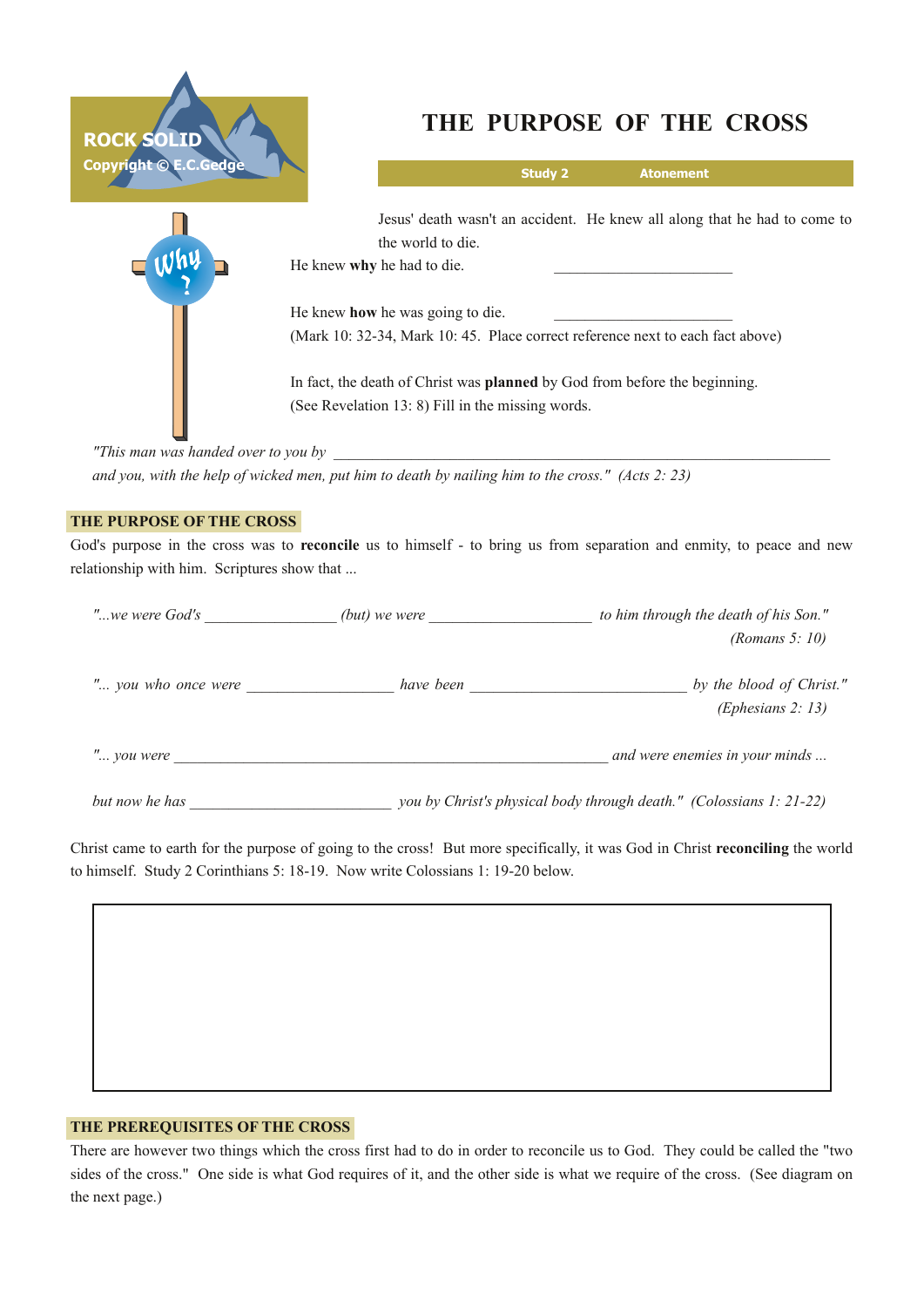

#### **The cross had to SATISFY God's justice.**

God's law isn't just rules to be broken! Sin is an offence against God himself and carries an automatic penalty. What is that penalty? (Ezekiel  $18: 4$ )

Furthermore, God will not cheapen justice by "turning a blind eye" or just "letting off" those who sin. (Job 34: 11-12, Psalm 7: 11) God **never** passes over sin! Yet 2 Corinthians 5: 19 says, *"that God was reconciling the world to himself in Christ, not counting people's sins against them."*

> **How** can God do this (on what legal grounds?) without compromising his own justice? Write the answer from verse 21 here:

In other words, the cross **satisfied** God's justice by punishing our sins in Christ, who died for us. Romans 3: 25 says, *"God presented Christ as a sacrifice of atonement. (a propitiation)"*

**Why** did God do this? Write the answer from verse 26 here:

## **Requirement** 9

#### **The cross had to PAY man's debt.**

In Old Testament days, if someone needed money badly enough, they could sell themselves as a slave. Later, if things got better, they could buy back their freedom. This was called "redemption." (Refer Leviticus 25: 4755) The Bible uses this as an illustration of how we have "sold ourselves" into slavery to sin. Look at Romans 6: 16 and compare it with Romans 7: 14.

The problem is that no one has the price to redeem himself. The Bible asks, *"What can a man give in exchange for his soul?" (Matthew 16: 26)*

Mankind is hopelessly in bondage to sin and in debt to God's law. Therefore before anyone can be reconciled to God, we need someone to pay our debt. This is what we require of the cross, and indeed, this is what the cross has done. When Jesus died he ...

| redeemed us from sin |  |
|----------------------|--|
| paid the ransom      |  |
| and set us free.     |  |

Study these aspects of redemption and put the verse reference next to the appropriate statement above.

(Matthew 20: 28, Colossians 1: 13-14, Titus 2: 14)